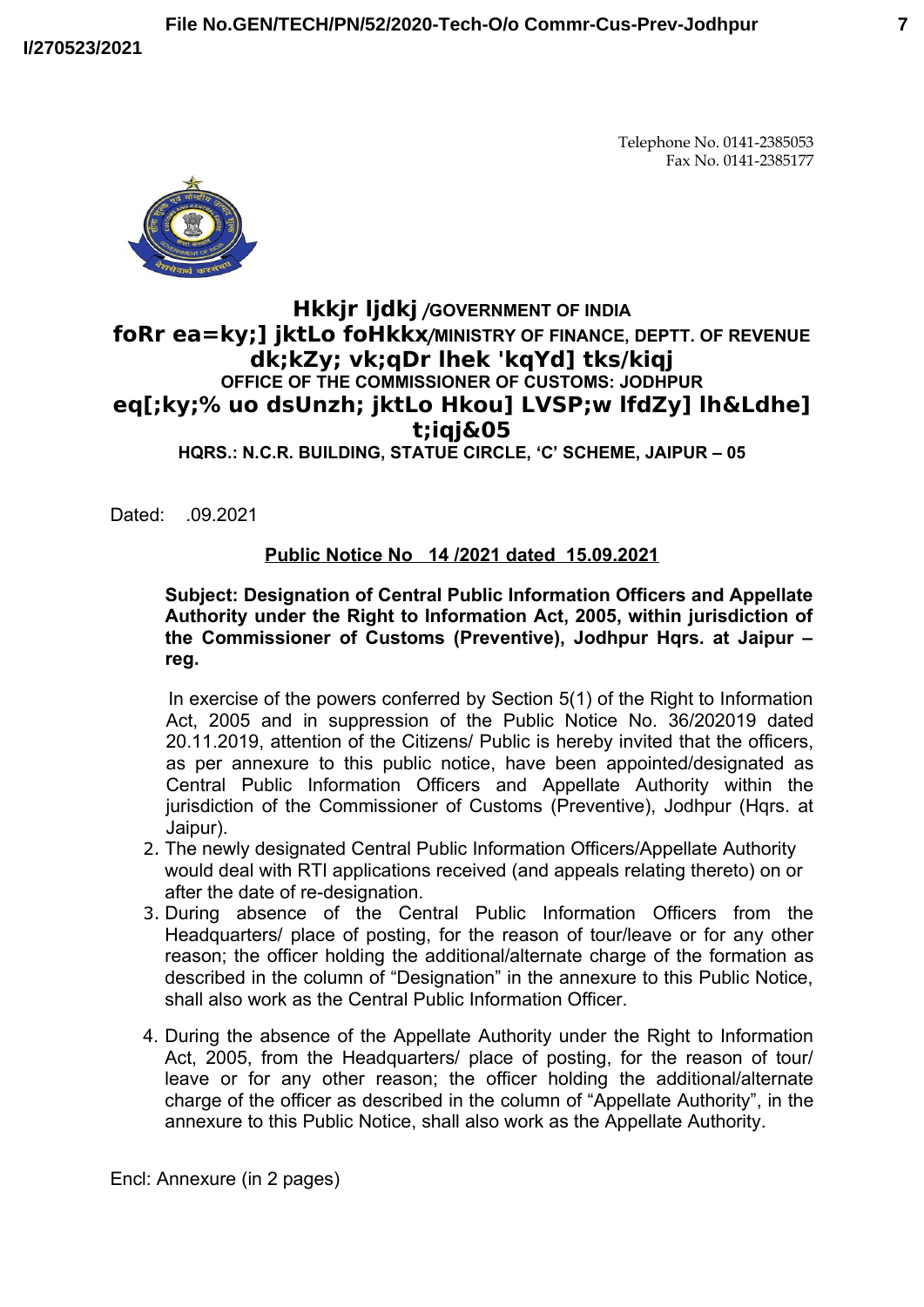#### (Rahul Nangare) COMMISSIONER

Copy to: As per mailing list.

## **Annexure to Public Notice No. 14/2021 dated 09.2021**

| S.<br>No. | Name of the<br><b>Officer</b><br>(S/Shri/Ms.) | <b>Designation</b>         | <b>Matter relating to jurisdiction</b><br>mentioned below                                                                                                                                                                           | <b>Appellate Authority</b>                                                                                                                                                            |
|-----------|-----------------------------------------------|----------------------------|-------------------------------------------------------------------------------------------------------------------------------------------------------------------------------------------------------------------------------------|---------------------------------------------------------------------------------------------------------------------------------------------------------------------------------------|
| 1         | Anupama<br>Saksena                            | Assistant<br>Commissioner, | CPIO.<br>of<br>Office<br>Commissioner<br>of<br>(Prev.), Jodhpur Hqrs. at Jaipur, Commissioner of Customs<br>N.C.R. Building, Statue Circle, (Prev.), Jodhpur Hqrs. At Jaipur,<br>Tel. – 0141-2385152<br>Fax - 0141-2385177; 2385017 | the Shri Mahendra Singh Addl.<br>Customs Commissioner, Office of the<br>C-Scheme, Jaipur - 302005 N.C.R. Building, Statue Circle, C-<br>Scheme, Jaipur - 302005<br>∏el – 0141-2385467 |
| 2         | Parul<br>Singhal                              | Deputy<br>Commissioner     | ACC, JGSE, Jaipur,<br>Diggi House, Jaipur<br>Tel. - 0141-2378507<br>Fax - 0141-2378507                                                                                                                                              | $-do -$                                                                                                                                                                               |
| 3         | Parul<br>Singhal                              | Deputy<br>Commissioner     | Air Cargo Complex,<br>Sanganer, Jaipur<br>Tel. - 0141-2722823<br>Fax - 0141-2722823                                                                                                                                                 | -do-                                                                                                                                                                                  |
| 4         | <b>Bharat</b><br><b>Bhusan Atal</b>           | Assistant<br>Commissioner  | International Air Port,<br>Sanganer, Jaipur<br>Tel. – 0141-2723557<br>Fax - 0141-2724294                                                                                                                                            | -do-                                                                                                                                                                                  |
| 5         | Shubh<br>Agarwal                              | Deputy<br>Commissioner,    | ICD CONCOR, Jaipur,<br>Kanakpura, Jaipur<br>Tel. – 0141-2405966<br>Fax - 0141-2405744                                                                                                                                               | -do-                                                                                                                                                                                  |
| 6.        | Rajendra<br>Kumar<br>Mahawar                  | Assistant<br>Commissioner  | Customs Division, Bikaner,<br>6/VI, Jai Narayan Vyas Colony,<br>Jaipur Road, Bikaner<br>Tel. – 0151-2230013<br>Fax - 0151-2232819                                                                                                   | -do-                                                                                                                                                                                  |
| 7.        | Rajendra<br>Kumar<br>Mahawar                  | Assistant<br>Commissioner  | Division,<br>Customs<br>Sriganganagar,<br>Sukhadia Circle, C. R. Building,<br>Sriganganagar                                                                                                                                         | -do-                                                                                                                                                                                  |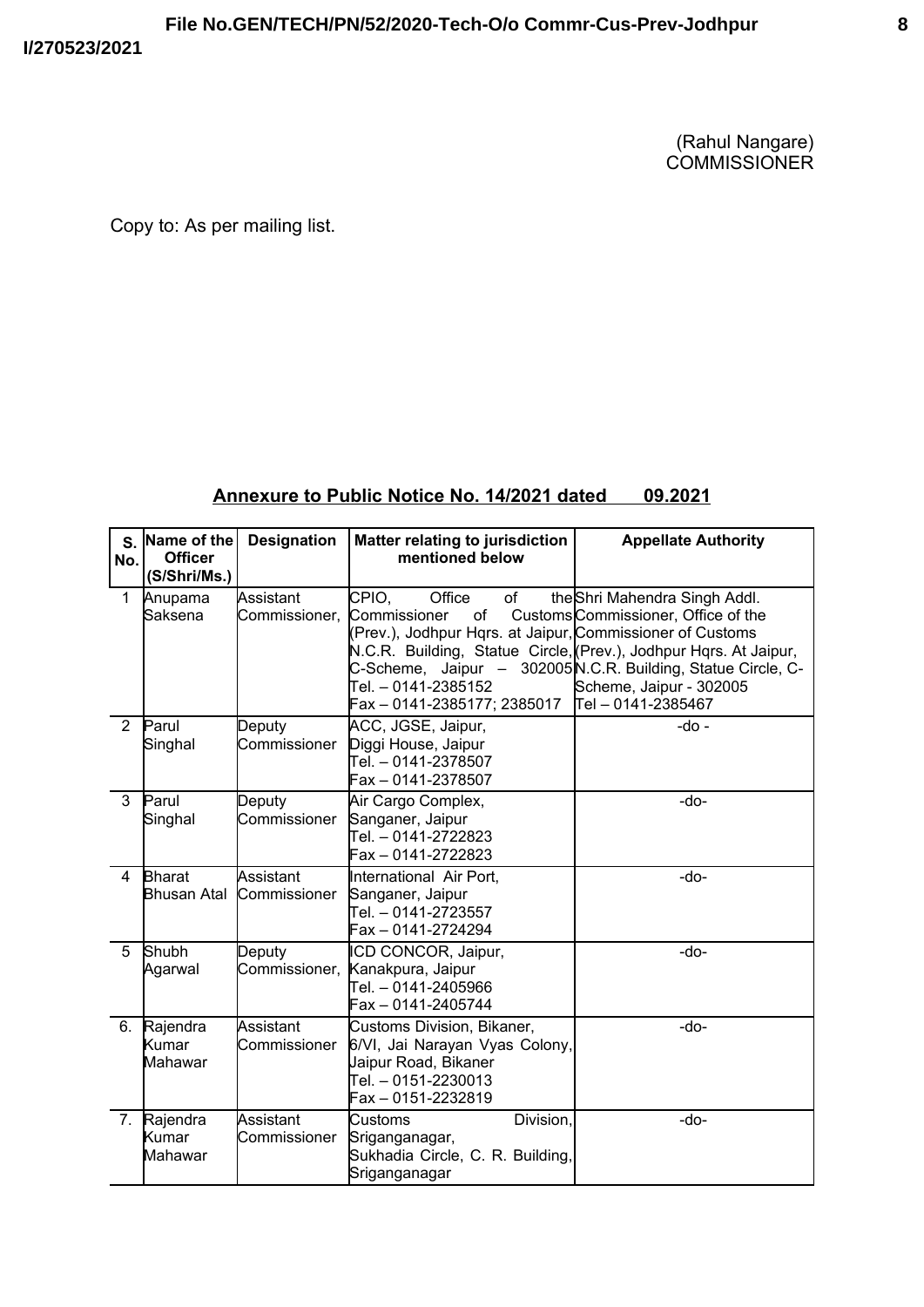|    |                                |                                     | $\overline{Tel.} - 0154 - 2472317$<br>Fax – 0154-2472206                                                                                                                                           |      |
|----|--------------------------------|-------------------------------------|----------------------------------------------------------------------------------------------------------------------------------------------------------------------------------------------------|------|
|    | 8. Sandeep                     | Deputy<br>Kumar Payal Commissioner  | ICD, RAJSICO, Bhiwadi<br>Sector No. 9, UIT Colony,<br>Bhiwadi<br>Tel. - 01493-222917                                                                                                               | -do- |
| 9  | Anupama<br>Saksena             | Assistant<br>Commissioner,          | Jaipur.<br>Foreign Post Office,<br>General Post Office, M.I. Road,<br>Jaipur - 302 005<br>Tel. - 0141-2372368<br>Fax - 0141-2372368                                                                | -do- |
|    | 10 Parul<br>Singhal            | Deputy<br>Commissioner              | ICD-RAJSICO, Jaipur,<br>Industrial<br>SP-7,<br>Mansarover<br>Area, Sanganer, Jaipur<br>Tel. – 0141-2395885<br>Fax - 0141-2395406                                                                   | -do- |
| 11 | Shubh<br>Agarwal               | Deputy<br>Commissioner,             | ICD CONCOR, Kota<br>Ravtha Road, Post - Mandana<br>Distt. Kota.<br>Tel. – 0744-2812963                                                                                                             | -do- |
|    | 12 Narendra<br>Aseri           | Deputy<br>Commissioner              | ICD RAJSICO, Jodhpur<br>Basni, Phase-II, Jodhpur<br>Tel. – 0291-2742743<br>Fax - 0291-2748115                                                                                                      | -do- |
|    | 13 Pooran<br>Chand<br>Sammaria | Assistant<br>Commissioner           | Customs Division, Jaisalmer<br>lTel. – 02992 – 251680<br>Fax - 02992 - 252361                                                                                                                      | -do- |
|    | 14 Narendra<br>Aseri           | Deputy<br>Commissioner              | ICD, RAJSICO, Bhilwara,<br>Sector - S, Azad Nagar,<br>Bhilwara                                                                                                                                     | -do- |
|    | 15 Narendra<br>Aseri           | Deputy<br>Commissioner              | ICD, Thar Dry Port, Jodhpur<br>Pal Gaon, Jodhpur<br>Tel. - 02931-281238<br>Fax - 02931-281594                                                                                                      | -do- |
|    | 16 Narendra<br>Aseri           | Deputy<br>Commissioner              | Office<br>of<br>Additional<br>the<br>Commissioner<br>of<br>Customs.<br>Bungalow.<br><b>K</b> uchaman<br>Ratanada, Near Panch Batti<br>Circle, Jodhpur<br>Tel. - 0291-2512235<br>Fax - 0291-2512917 | -do- |
| 17 | Uma<br>Shankar<br>Garg         | Assistant<br>Commissioner           | ICD-CONCOR, Jodhpur<br>Bhagat Ki Kothi, Jodhpur<br>Tel. – 0291-5131285<br>Fax - 0291-262634                                                                                                        | -do- |
|    | 18 Ram Niwas<br>Meena          | Assistant<br>Commissioner           | ICD-CONCOR-<br>Kathuwas,<br>Tehsil- Neemrana, Distt- Alwar.                                                                                                                                        | -do- |
|    | 19 Uma<br>Shankar<br>Garg      | Assistant<br>Commissioner,          | Customs Division, Barmer<br>Tel. – 02982 – 220386<br>Fax - 02982 - 220384                                                                                                                          | -do- |
| 20 | Pooran<br>Chand<br>Sammaria    | Assistant<br>Commissioner, Kuchaman | Jodhpur<br>Division,<br>Customs<br>Bungalow,<br>Near Panch Batti<br>Ratanada,<br>Circle, Jodhpur<br>Tel. 0291-2512880<br>Fax 0291-2514178                                                          | -do- |
|    | 21 $Uma$                       | Assistant                           | Land Customs Station (Rail),                                                                                                                                                                       | -do- |